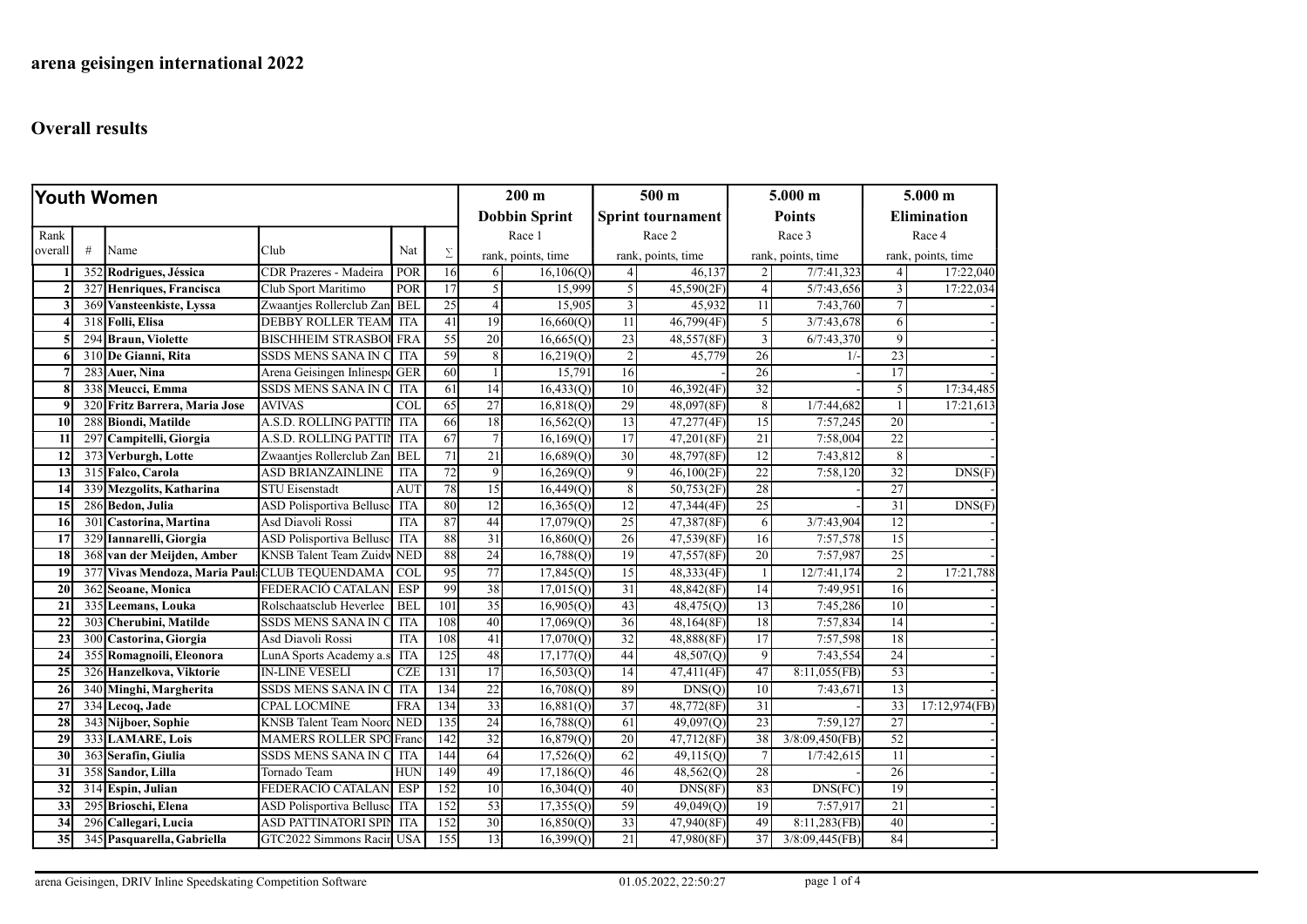| Youth Women |     |                          |                                  |            |     | $200 \text{ m}$      |                    | 500 m                    |                    | 5.000 m         |                      | $5.000$ m          |                    |
|-------------|-----|--------------------------|----------------------------------|------------|-----|----------------------|--------------------|--------------------------|--------------------|-----------------|----------------------|--------------------|--------------------|
|             |     |                          |                                  |            |     | <b>Dobbin Sprint</b> |                    | <b>Sprint tournament</b> |                    | <b>Points</b>   |                      | <b>Elimination</b> |                    |
| Rank        |     |                          |                                  |            |     |                      | Race 1             |                          | Race 2             |                 | Race 3               |                    | Race 4             |
| overall     | #   | Name                     | Club                             | Nat        | Σ   |                      | rank, points, time |                          | rank, points, time |                 | rank, points, time   |                    | rank, points, time |
| 36          |     | 332 Ladeira, Leonor      | Club Sport Maritimo              | POR        | 156 | 29                   | 16,835(Q)          | 28                       | 47,775(8F)         | 50              | $8:11,862$ (FB)      | 49                 |                    |
| 37          | 282 | Aubert, Noah             | <b>ARVOR ROLLER SPORT</b>        | Franc      | 158 | 26                   | 16,812(Q)          | 22                       | 48,443(8F)         | 59              |                      | 51                 |                    |
| 38          |     | 324 Haemels, Merel       | Reko Rollerclub Zemst            | <b>BEL</b> | 160 | 34                   | 16,886(Q)          | 47                       | 48,582(Q)          | 41              | 1/8:17,933(FB)       | 38                 |                    |
| 39          |     | 356 Rosucci, Chiara      | SSDS MENS SANA IN C              | <b>ITA</b> | 160 | 16                   | 16,472(Q)          | 38                       | 49,218(8F)         | 52              | 8:14,994(FB)         | 54                 |                    |
| 40          |     | 348 Pracharova, Monika   | RTS Praha                        | CZE        | 162 | 56                   | 17,405(Q)          | 51                       | 48,763(Q)          | 28              |                      | 27                 |                    |
| 41          |     | 349 Pracharova, Johana   | RTS Praha                        | CZE        | 167 | 58                   | 17,468(Q)          | 41                       | 48,383(Q)          | 33              | $5/8:15,478$ (FB)    | 35                 | 17:19,716(FB)      |
| 42          |     | 353 Rodriguez, Ona       | FEDERACIÓ CATALAN                | <b>ESP</b> | 169 | $\overline{c}$       | 15,806             | 1                        | 45,499             |                 | $83 $ NS(FC), DNS(Q) | 83                 | DNS(FC)            |
| 43          |     | 382 Zolvan, Barbara      | Tornado Team                     | <b>HUN</b> | 172 | 68                   | 17,562(Q)          | 53                       | 48,837(Q)          | 24              | 7:59,291             | $\overline{27}$    |                    |
| 44          |     | 305 Clementoni, Sofia    | A.S.D. ROLLING PATTIN            | <b>ITA</b> | 174 | 37                   | 16,944(Q)          | 18                       | 47,467(8F)         | 35              | 3/8:05,918(FB)       | 84                 |                    |
| 45          |     | 309 Daleman, Angel       | <b>KNSB</b> Talent Team Zuid \   | <b>NED</b> | 176 | 3                    | 15,811             | $\tau$                   | 45,980(2F)         |                 | $83 $ NS(FC), DNS(Q) | 83                 | DNS(FC)            |
| 46          | 372 | Vecchi, Ilaria           | <b>ASD Polisportiva Bellusc</b>  | <b>ITA</b> | 178 | 60                   | 17,488(Q)          | 24                       | 48,855(8F)         | 60              |                      | 34                 | 17:17,515(FB)      |
| 47          |     | 381 Zingaretti, Rebecca  | LunA Sports Academy a.s          | <b>ITA</b> | 180 | 45                   | 17,143(Q)          | 34                       | 48,128(8F)         | 45              | $8:10,148$ (FB)      | 56                 |                    |
| 48          | 383 | Pastén Le-fort, Catalina | Colo colo                        | <b>CHI</b> | 183 | 28                   | 16,825(Q)          | 6                        | 47,579(2F)         | 65              | DNS(FB)              | 84                 |                    |
| 49          |     | 325 Hänsel, Kira         | <b>SC DHfK Leipzig</b>           | GER        | 185 | 43                   | 17,078(Q)          | 52                       | 48,797(Q)          | $\overline{54}$ | 8:18,480(FB)         | 36                 |                    |
| 50          | 304 | <b>CHOPIN, Celia</b>     | <b>MAMERS ROLLER SPO</b>         | Franc      | 186 | 47                   | 17,154(Q)          | 56                       | 48,916(Q)          | 39              | $2/8:18,666$ (FB)    | 44                 |                    |
| 51          |     | 319 Freitas, Ana Rita    | <b>CDR SANTANENSE - M</b>        | POR        | 188 | 39                   | 17,063(Q)          | 49                       | 48,647(Q)          | $\overline{53}$ | 8:15,496(FB)         | 47                 |                    |
| 52          |     | 347 Pirola, Sophie       | <b>ASD Polisportiva Bellusco</b> | <b>ITA</b> | 190 | 50                   | 17,209(Q)          | 67                       | 49,500(Q)          | 36              | $3/8:08,076$ (FB)    | 37                 |                    |
| 53          |     | 376 Viganó, Giulia       | ASCO SKATING CONCO               | <b>ITA</b> | 200 | 67                   | 17,558(Q)          | 54                       | 48,891(O)          | 34              | 4/8:19,374(FB)       | $\overline{45}$    |                    |
| 54          | 361 | Schumann, Lina           | RSV Blau-Weiß Gera e.V           | GER        | 203 | 36                   | 16,925(Q)          | 35                       | 48,141(8F)         | 70              | 3/8:40,372(FC)       | 62                 | 14:17,106(FC)      |
| 55          |     | 359 Schaefer, Annemarie  | TSSC Erfurt e.V.                 | <b>GER</b> | 204 | 11                   | 16,336(Q)          | 27                       | 47,733(8F)         |                 | $83 $ NS(FC), DNS(Q) | 83                 | DNS(FC)            |
| 56          |     | 346 Pasquinotti, Greta   | LunA Sports Academy a.s          | <b>ITA</b> | 215 | 59                   | 17,472(Q)          | 72                       | 49,773(Q)          | 43              | $8:09,562$ (FB)      | 41                 |                    |
| 57          | 344 | <b>Oronzo, Naike</b>     | A.S.D. ROLLING PATTIN            | <b>ITA</b> | 220 | 73                   | 17,699(Q)          | 64                       | 49,314(Q)          | 44              | $8:10,042$ (FB)      | 39                 |                    |
| 58          |     | 306 Cnossen, Anouk       | <b>KNSB</b> Talent Team Noord    | <b>NED</b> | 223 | 69                   | 17,577(Q)          | 70                       | 49,596(Q)          | 42              | 8:09,363(FB)         | $\overline{42}$    |                    |
| 59          |     | 316 Felicioni, Alessia   | A.S.D Rolling pattinatiori       | <b>ITA</b> | 230 | 70                   | 17,610(Q)          | 57                       | 48,998(Q)          | 46              | 8:10,250(FB)         | $\overline{57}$    |                    |
| 60          |     | 311 De Lange, Milou      | <b>KNSB</b> Talent Team Zuidw    | <b>NED</b> | 230 | 23                   | 16,771(Q)          | 50                       | 48,739(Q)          | 78              |                      | 79                 |                    |
| 61          |     | 322 Gatti, Sara          | ASD BRIANZAINLINE                | <b>ITA</b> | 237 | 55                   | 17,403(Q)          | 48                       | 48,631(Q)          | 68              | 5/8:47,151(FC)       | 66                 |                    |
| 62          | 280 | Albera, Xysa             | Pattinaggio Alte Ceccato         | <b>ITA</b> | 239 | 54                   | 17,380(O)          | $\overline{55}$          | 48,893(O)          | 65              |                      | $\overline{65}$    |                    |
| 63          | 351 | Rocchetti, Susanna       | Bi Roller Pattinaggio Biel       | <b>ITA</b> | 242 | 71                   | 17,611(0)          | 45                       | 48,508(0)          | 63              |                      | 63                 |                    |
| 64          | 307 | Corradini, Lea           | <b>ASD Polisportiva Bellusc</b>  | <b>ITA</b> | 242 | 52                   | 17,309(Q)          | 66                       | 49,349(Q)          | 40              | 2/8:25,504(FB)       | 84                 |                    |
| 65          | 281 | Angelini, Gloria         | A.S.D. ROLLING PATTIN            | <b>ITA</b> | 247 | 72                   | 17,642(Q)          | 58                       | 49,003(Q)          | 62              |                      | 55                 |                    |
| 66          |     | 342 Nicolaij, Elbrich    | <b>KNSB Talent Team Noord</b>    | <b>NED</b> | 247 | 62                   | 17,497(Q)          | 68                       | 49,510(Q)          | 58              |                      | 59                 | DNS(FB)            |
| 67          |     | 317 Ferretto, Dora       | Bi Roller Pattinaggio Biel       | <b>ITA</b> | 248 | 74                   | 17,711(Q)          | 69                       | 49,581(0)          | 48              | $8:11,265$ (FB)      | 57                 |                    |
| 68          | 299 | Carraro, Elisabetta      | <b>G.S.S. GRUPPO SPORTI</b>      | <b>ITA</b> | 250 | 42                   | 17,074(Q)          | 42                       | 48,434(Q)          | 83              | DNS(FC)              | 83                 | DNS(FC)            |
| 69          | 308 | Czäczine, Zora Lilly     | <b>TSG Aufbau Union Dessa</b>    | <b>GER</b> | 254 | 78                   | 17,880(Q)          | 73                       | 49,810(Q)          | 57              |                      | 46                 |                    |
| 70          | 337 | <b>Marlein, Caley</b>    | Zwaantjes Rollerclub Zan BEL     |            | 254 | 65                   | 17,528(Q)          | 39                       | 50,275(8F)         | 77              |                      | 73                 |                    |
| 71          | 302 | Cavalli, Chiara          | <b>DEBBY ROLLER TEAM</b>         | <b>ITA</b> | 256 | 60                   | 17,488(Q)          | 65                       | 49,327(Q)          | 67              | 6/8:28,512(FC        | 64                 |                    |
| 72          |     | 284 Balasini, Sofia      | <b>ASD ROTELLISTICA RC</b>       | <b>ITA</b> | 259 | 79                   | 17,905(Q)          | 77                       | 50,556(Q)          | 55              | 8:20,063(FB)         | 48                 |                    |

arena Geisingen, DRIV Inline Speedskating Competition Software 01.05.2022, 22:50:27 page 2 of 4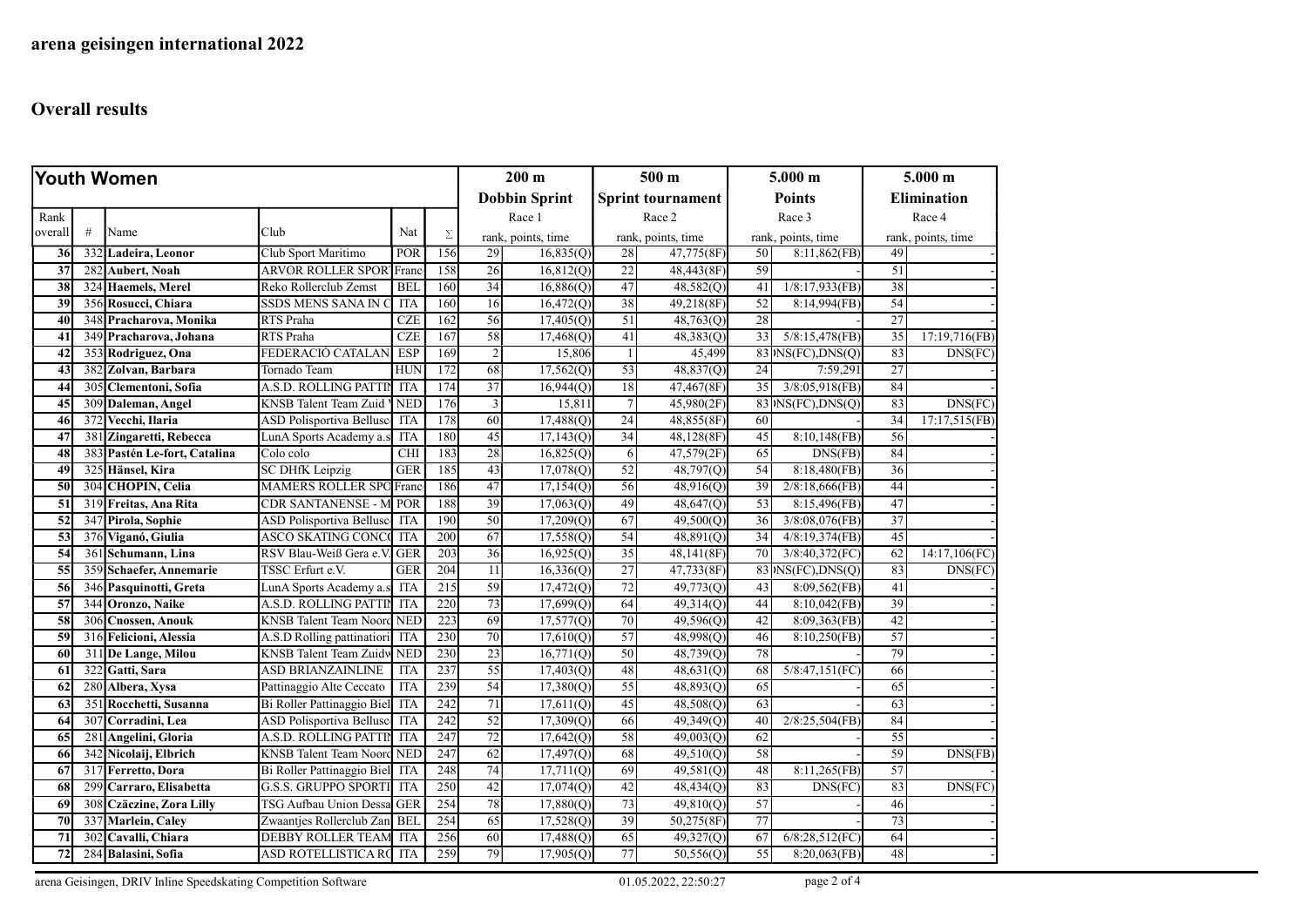| Youth Women |   |                              |                                  |            |     |                    | $200 \text{ m}$        |                    | 500 <sub>m</sub>       |                    | 5.000 m          |                    | $5.000 \;{\rm m}$  |  |
|-------------|---|------------------------------|----------------------------------|------------|-----|--------------------|------------------------|--------------------|------------------------|--------------------|------------------|--------------------|--------------------|--|
|             |   |                              |                                  |            |     |                    | <b>Dobbin Sprint</b>   |                    | Sprint tournament      |                    | <b>Points</b>    |                    | <b>Elimination</b> |  |
| Rank        |   |                              |                                  |            |     |                    | Race 1                 |                    | Race 2                 |                    | Race 3           |                    | Race 4             |  |
| overall     | # | Name                         | Club                             | Nat        | Σ   | rank, points, time |                        | rank, points, time |                        | rank, points, time |                  | rank, points, time |                    |  |
| 73          |   | 298 Carraro, Eleonora        | <b>G.S.S. GRUPPO SPORTI</b>      | <b>ITA</b> | 263 | 57                 | 17,440(Q)              | 63                 | 49,153(Q)              | 71                 | 1/8:26,393(FC)   | 72                 |                    |  |
| 74          |   | 289 Bocchini, Eleonora       | <b>DEBBY ROLLER TEAM</b>         | <b>ITA</b> | 266 | 86                 | 18,599(Q)              | 81                 | 51,124(Q)              | 56                 | $8:20,803$ (FB)  | 43                 |                    |  |
| 75          |   | 330 Kaiser, Katja            | Arena Geisingen inlineSp         | <b>GER</b> | 266 | 90                 | DNS(Q)                 | 75                 | 49,916(Q)              | 51                 | 8:13,196(FB)     | 50                 |                    |  |
| 76          |   | 291 Boos, Janne              | <b>KTT Noordwest Inline</b>      | <b>NED</b> | 266 | 46                 | 17,146(Q)              | 60                 | 49,088(Q)              | 84                 |                  | 76                 |                    |  |
| 77          |   | 331 Korenberg, Esther        | Skeelerclub Oost Veluwe          | <b>NED</b> | 274 | 75                 | 17,713(Q)              | 79                 | $\overline{50,683(Q)}$ | 61                 |                  | 59                 | DNS(FB)            |  |
| 78          |   | 354 Rodriguez Pacheco, Maria | <b>CPV EL PRAT</b>               | <b>ESP</b> | 288 | 63                 | 17,522(Q)              | 71                 | 49,617(Q)              | 76                 |                  | 78                 |                    |  |
| 79          |   | 293 Brambilla, Viola         | <b>ASD Polisportiva Bellusc</b>  | <b>ITA</b> | 292 | 76                 | 17,746(Q)              | 78                 | 50,565(Q)              | 69                 | 3/8:24,633(FC)   | 69                 |                    |  |
| 80          |   | 379 Yañez, María José        | Unión Norte                      | COL        | 293 | 51                 | 17,212(Q)              | 88                 |                        | 83                 | DNS(FC)          | 71                 |                    |  |
| 81          |   | 323 Günsch, Lina Sara        | Speedskating Arnstadt e.V GER    |            | 294 | 80                 | 17,907(Q)              | 74                 | 49,837(Q)              | 73                 | 8:29,807(FC)     | 67                 |                    |  |
| 82          |   | 336 Libetti, Ambra           | A.S.D. ROLLING PATTIN            | <b>ITA</b> | 299 | 81                 | 18,011(Q)              | 76                 | 49,962(Q)              | 74                 | 8:30,177(FC)     | 68                 |                    |  |
| 83          |   | 374 Vezzoli, Sara            | <b>ASD Polisportiva Bellusco</b> | <b>ITA</b> | 308 | 66                 | $\overline{17,548(Q)}$ | 87                 |                        | 80                 |                  | 75                 |                    |  |
| 84          |   | 350 Racchini, Chiara         | LunA Sports Academy a.s          | <b>ITA</b> | 312 | 82                 | 18,134(Q)              | 82                 | 51,445(Q)              | 78                 |                  | 70                 |                    |  |
| 85          |   | 312 Dolci, Alice             | <b>ASD Polisportiva Bellusco</b> | <b>ITA</b> | 312 | 85                 | 18,407(Q)              | 83                 | 51,450(Q)              | 64                 |                  | 80                 |                    |  |
| 86          |   | 341 Mulder, Eline            | Rolschaatsclub Heverlee          | <b>NED</b> | 316 | 84                 | 18,246(Q)              | 80                 | 50,727(Q)              | 75                 |                  | 77                 |                    |  |
| 87          |   | 367 van der Linden, Britt    | Skeelerclub Oost Veluwe NED      |            | 317 | 87                 | 18,902(Q)              | 84                 | 52,565(Q)              | $\overline{72}$    | 8:29,801(FC)     | 74                 |                    |  |
| 89          |   | 292 Bouriot, Melia           | Club QUINGEY ROLLEH FRA          |            | 335 | 88                 | 19,412(Q)              | 85                 | 54,313(Q)              | 81                 |                  | 81                 |                    |  |
| 90          |   | 366 Valli, Emma              | Bi Roller Pattinaggio Biel       | <b>ITA</b> | 338 | 89                 | $\overline{21,}436(Q)$ | 86                 | 1:00,511(Q)            | 82                 |                  | 81                 |                    |  |
| 91          |   | 313 Elsäßer, Clara           | TSSC Erfurt e.V.                 | <b>GER</b> | 338 | 83                 | 18,184(Q)              | 89                 | DNS(Q)                 |                    | 83 NS(FC),DNS(Q) | 83                 | DNS(FC)            |  |

Remarks: (W1/2=Warning 1/2, FS1=First false start, DSQ-SF/TF=Disqualification sport-/technical fault, RR=Reduced in rank, DNF=Did not finish, DNS=Did not start)

Race 2 - number. 291 Boos, Janne : FS1

- Race 2 number. 299 Carraro, Elisabetta : FS1
- Race 2 number. 300 Castorina, Giorgia : FS1
- Race 2 number. 305 Clementoni, Sofia : FS1
- Race 2 number. 309 Daleman, Angel : FS1
- Race 2 number. 316 Felicioni, Alessia : FS1
- Race 2 number. 338 Meucci, Emma : FS1
- Race 2 number. 346 Pasquinotti, Greta : FS1
- Race 2 number. 379 Yañez, María José : DSQ-TF
- Race 3 number. 280 Albera, Xysa : DSQ-TF
- Race 3 number. 282 Aubert, Noah : ASC from F03(FB),ASC to F02(FC)
- Race 3 number. 291 Boos, Janne : DSQ-SF
- Race 3 number. 301 Castorina, Martina : W2
- Race 3 number. 305 Clementoni, Sofia : W1
- Race 3 number. 307 Corradini, Lea : W1
- Race 3 number. 318 Folli, Elisa : W1
- Race 3 number. 320 Fritz Barrera, Maria Jose : W1
- Race 3 number. 323 Günsch, Lina Sara : W1